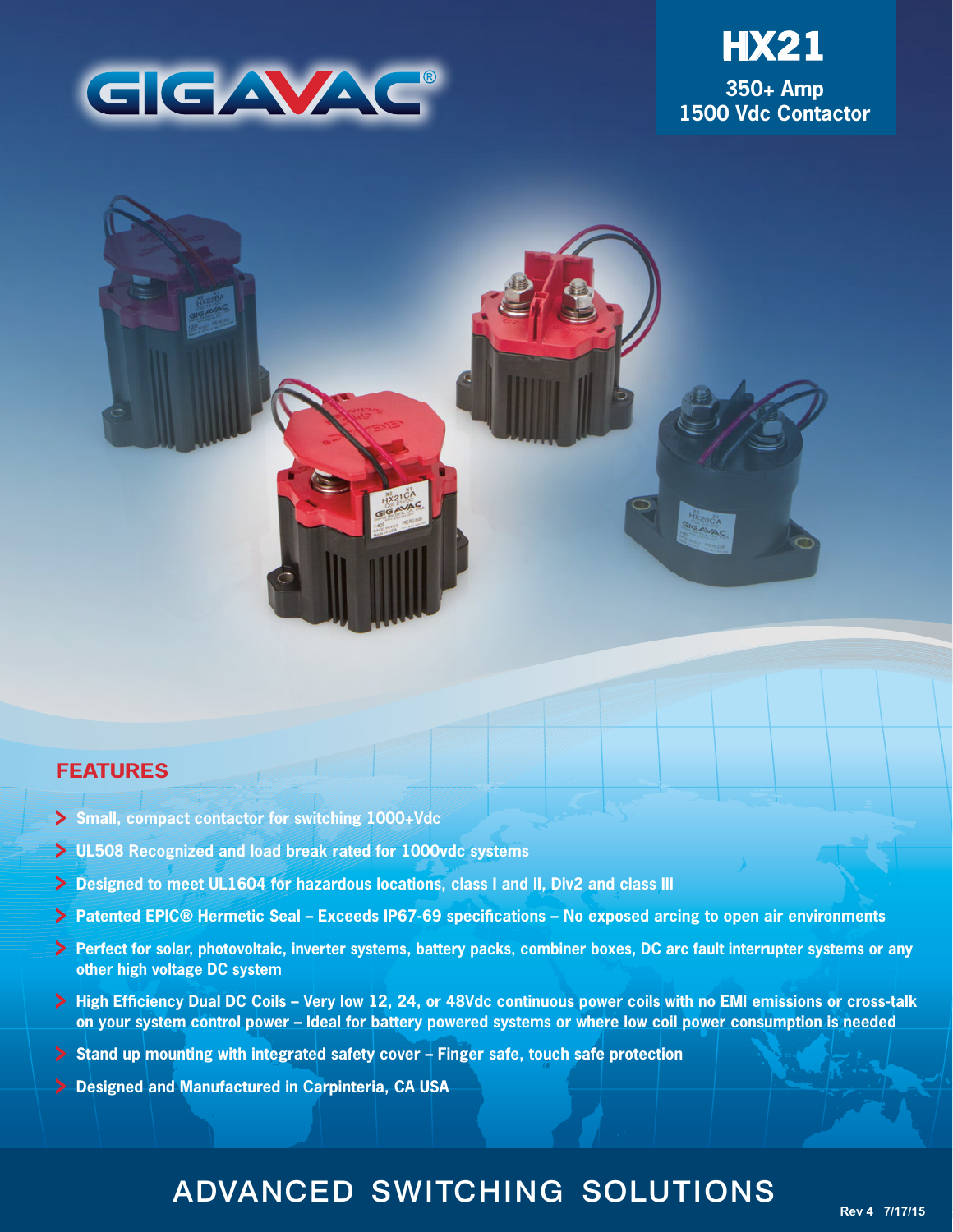

# **PRODUCT SPECIFICATIONS**

# **See page 4 for IEC Specifications**

| <b>Specifications</b>                    | <b>Units</b>         | <b>Data</b>           |
|------------------------------------------|----------------------|-----------------------|
| <b>Contact Arrangement</b>               |                      |                       |
| Main                                     | Form X               | SPST-NO               |
| Auxilary (2A, 24VDC) <sup>9</sup>        | Form A or B          | SPST-NO or<br>SPST-NC |
| <b>Mechanical Life</b>                   | cycles               | 1,000,000             |
| <b>Contact Resistance1</b>               |                      |                       |
| Max                                      | mohms                | 0.4                   |
| <b>Typical</b>                           | mohms                | $0.15$ to $0.3$       |
| Operate Time <sup>2</sup>                |                      |                       |
| <b>Max</b>                               | ms                   | 20                    |
| <b>Typical</b>                           | ms                   | 13                    |
| <b>Release Time, Max</b>                 | ms                   | 12                    |
| <b>Insulation Resistance<sup>3</sup></b> | <b>Mohms</b>         | 100                   |
| Dielectric At Sea Level (Leakage < 1mA)  | <b>VRMS</b>          | 4,300                 |
| Shock, $1/2$ Sine, $11ms$                | G peak               | 20                    |
| Vibration, Sinusoidal (500-2000 Hz Peak) | G                    | 15                    |
| <b>Ambient Temp Range</b>                |                      |                       |
| Operating <sup>4</sup>                   | °C.                  | $-55$ to $+85$        |
| Storage                                  | °С                   | $-70$ to $+150$       |
| <b>Weight, Typical</b>                   | Kg (Lb)              | 0.44(0.98)            |
| <b>Environmental Seal</b>                | Exceeds IP67 & IP69K |                       |
| <b>Salt Fog</b>                          | MIL-STD-810          |                       |

# **POWER SWITCHING AND CURRENT CARRY RATINGS**



### **DC POWER SWITCHING CYCLES<sup>8</sup>**

# **COIL RATINGS at 25˚C**

| <b>Coil P/N Designation</b>                  | В               | С          | F         |
|----------------------------------------------|-----------------|------------|-----------|
| <b>Coil Voltage, Nominal</b>                 | 12 VDC          | 24 VDC     | 48 VDC    |
| <b>Coil Voltage, Max</b>                     | 16V             | 32V        | 60 V      |
| Pick-Up Voltage, Max <sup>5, 7</sup>         | 8 V             | 16 V       | 40 V      |
| <b>Drop-Out Voltage</b>                      | $0.5$ to $4$ V  | 2 to 7.5 V | 4 to 15 V |
| Pick-Up Current, Max (75 ms) <sup>6, 7</sup> | 4.3A            | 1.6A       | 0.98A     |
| Coil Current <sup>6</sup>                    | 0.24A           | 0.09A      | 0.044A    |
| Coil Power <sup>6</sup>                      | 2.9 W           | 2.1W       | 2.1 W     |
| <b>Internal Coil Suppression</b>             | CONTROL CIRCUIT |            |           |
| <b>Coil Back EMF</b>                         | 55V             | 55V        | 125 V     |
| Transients, Max (13 ms)                      | ±50V            | ±50V       | ±75V      |
| <b>Reverse Polarity</b>                      | 16V             | 32V        | 64 V      |

**CURRENT CARRY vs TIME**

with 85ºC terminal temperature rise



# ADVANCED SWITCHING SOLUTIONS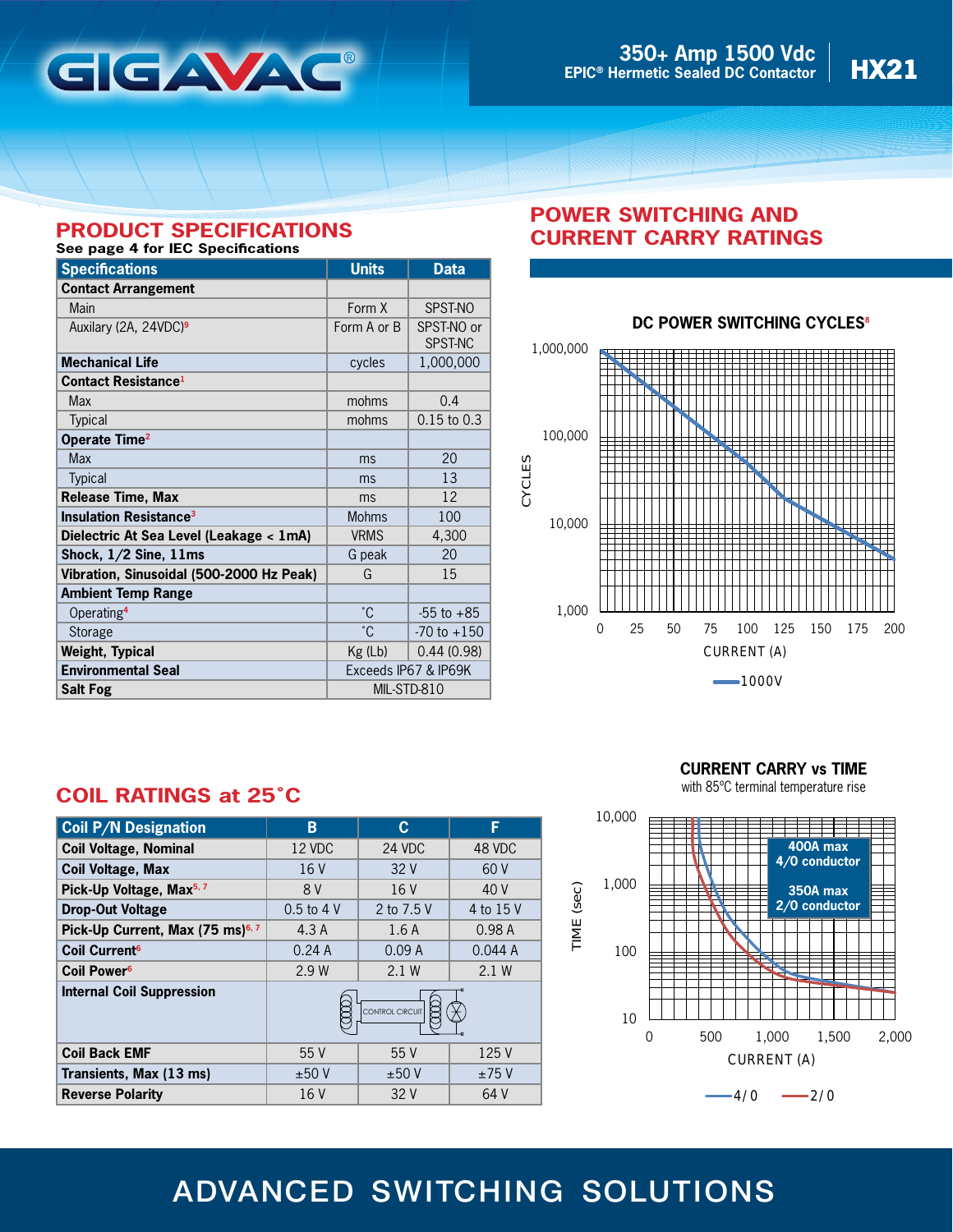# **350+ Amp 1500 Vdc**<br> **HX21 H EPIC® Hermetic Sealed DC Contactor**



# **DIMENSIONS**



### **Mounting**

M5 Bolts

#### **Case Material**

DuPont Zytel FR50 (25% Glass Filled Nylon)

#### **Power Connection**

Stainless M8x1.25 Stud Stainless M8x1.25 Nut Stainless Lock Washer Stainless Flat Washer

Torque 10Nm [90in-lb] max

### **Coil Wire**

Silicone, 20 AWG, UL: VW-1













GIGAVAC® - 6382 Rose Lane - Carpinteria, CA 93013 - ph +1-805- 684-8401 - fax +1-805- 684-8402 [info@gigavac.com](mailto:info@gigavac.com) - <www.gigavac.com> - ©Copyright 2003-2014 GIGAVAC, LLC.